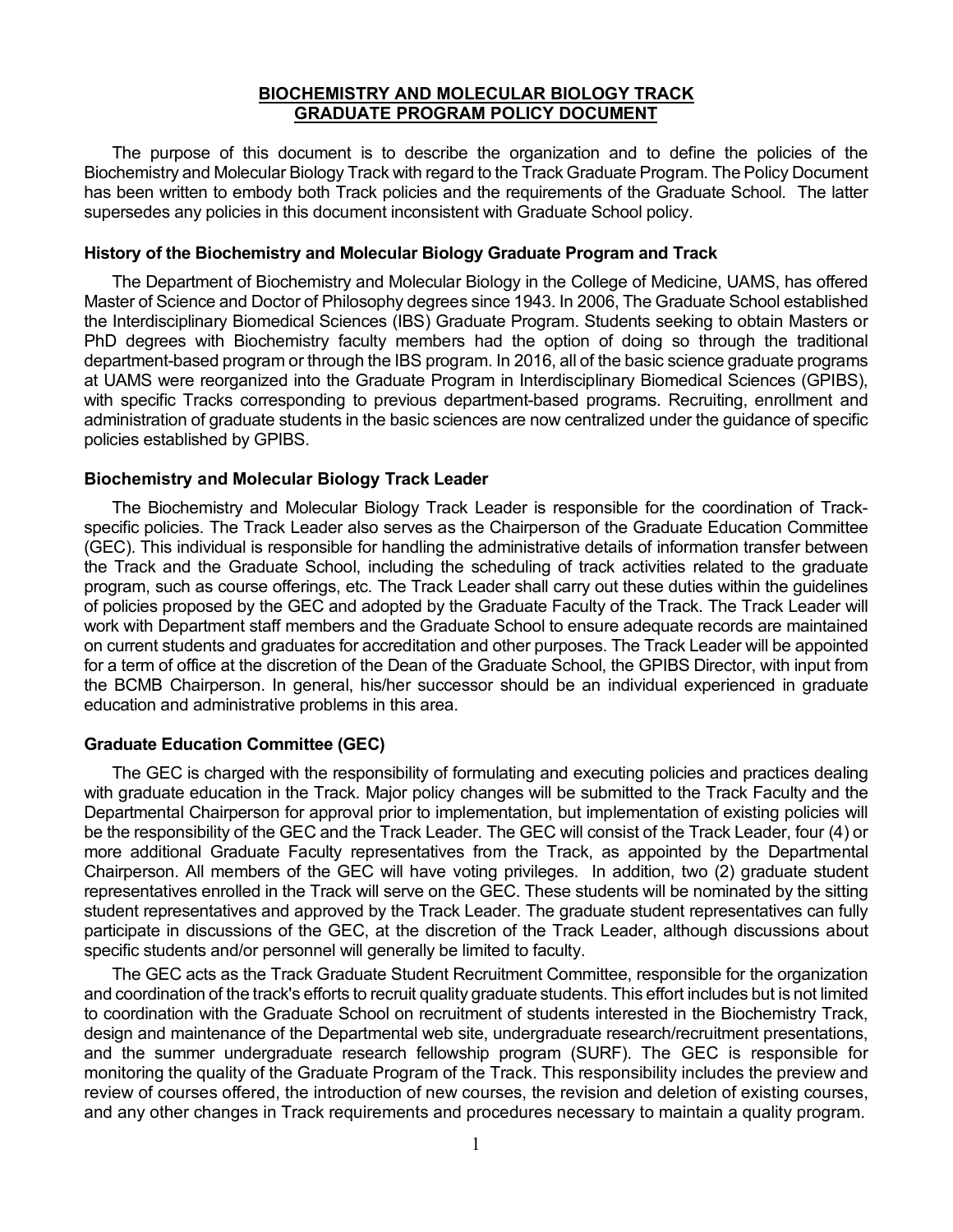The Department Chairperson may serve on this Committee *ex officio* at his/her discretion. Actions taken by the GEC will be reported to the Track Graduate Faculty by the distribution of minutes for each meeting. Copies of these minutes, with discussions of personnel matters deleted, will be distributed to all departmental graduate students. Any action by the GEC may be appealed by submission of a written petition stating the objection(s) and the reason(s) for the objections. The Track will call within thirty (30) days of the petition's receipt, a general meeting of the Track Graduate Faculty to resolve the issue.

# **Programmatic Details**

# **Biochemistry and Molecular Biology Track Curriculum**

Year 1 Fall (12 credit hours)

• GPIBS Core (see Academic Requirements for PhD Degree in the GPIBS Policy Document for details)

Year 1 Spring (9+ credit hours)

- 1 credit hour Seminar (BIOC 5105)
- 1 credit hour Scientific Communication and Ethics II (PCOL 5119)
- 3 credit hours Methods in Biomedical and Translational Sciences (BIOC 5109)
- 3 credit hours Current Trends in Biomedical Sciences (BIOC 5106)
- 1 credit hours Research (BIOC5104)

Each summer until graduation

• 1 credit hour Research (BIOC5104)

# Year 2 Fall (9+ credit hours)

- 2 credit hour Seminar (BIOC 5105)
- 1 credit hour Scientific Communication and Ethics III (PCOL 5120)
- 3 credit hours Biostatistics I (BIOS 5013)
- 3+ credit hours Elective and/or Research

Year 2 Spring (9+ credit hours)

- 2 credit hour Seminar (BIOC 5105)
- 1 credit hour Scientific Communication and Ethics IV (PCOL 5121)
- 6+ credit hours Elective and/or Research

Above includes 22 of the 24 credit hours of required coursework. Students must take a total of 4 credit hours of Special Topics in Biochemistry or Electives from outside the Track. A variety of Special Topics courses are offered and students should choose, with the advice and consent of his/her advisory committee, Special Topics courses that enhance his/her development as a scientist.

Elective courses administered by the Biochemistry Track that could be used to satisfy the Elective requirements include:

Special Topics in Biochemistry-Proteomics (\*BIOC6102, 2 credit hours)

Special Topics in Biochemistry-Proteins and Enzymes (BIOC6102, 2 credit hours)

Special Topics in Biochemistry-Applied Systems Biology (BIOC6102, 1 credit hour)

Special Topics in Biochemistry-Cancer Biology (BIOC6103, 2 credit hours)

\*When offered simultaneously, each BIOC6102 course has a different section assignment in GUS.

Year 2 Summer

• 1 credit hour Research (BIOC5104)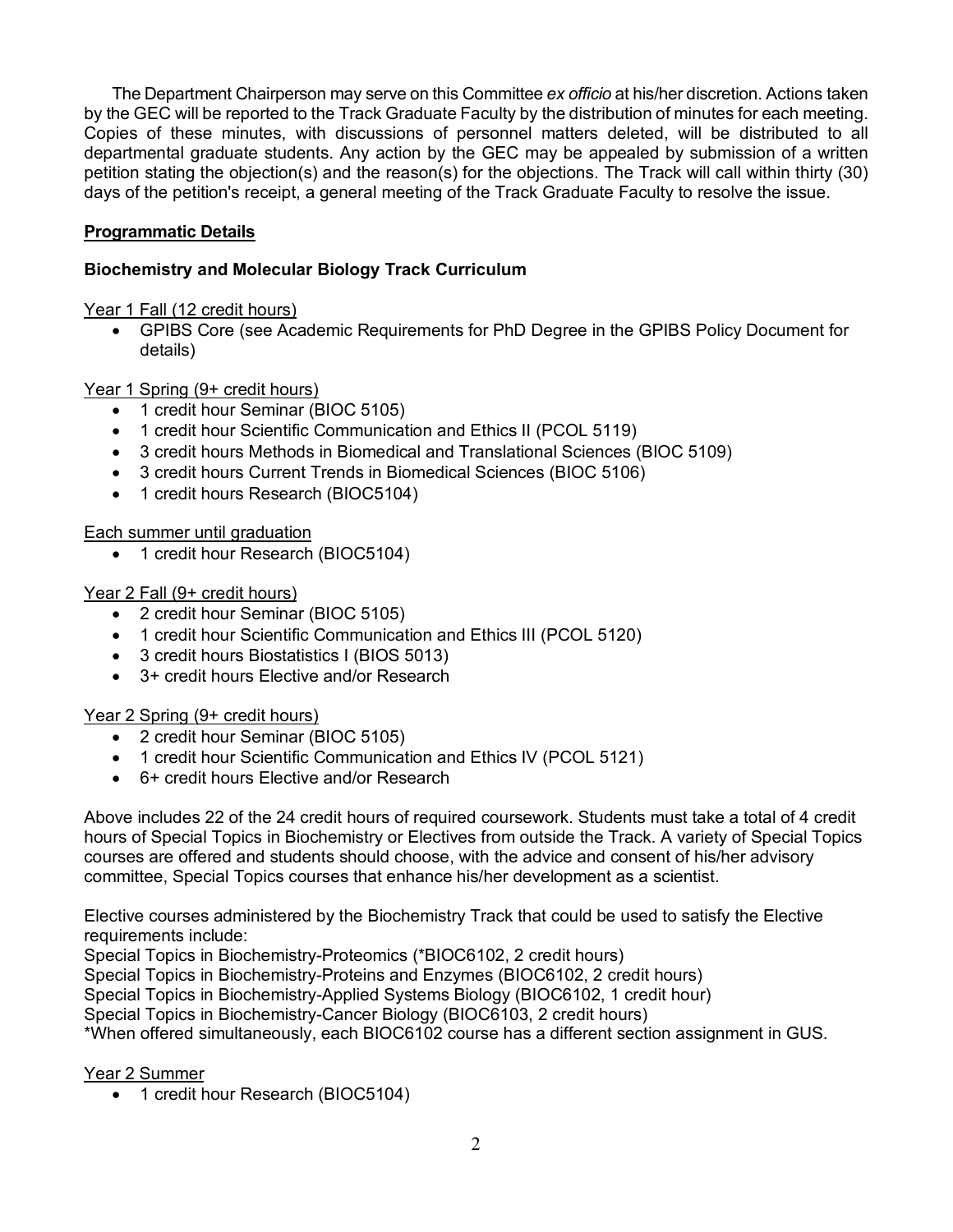Candidacy Exam (research proposal submitted to committee followed by oral defense)

Years 3 to Degree Completion

- 2 credit hours Seminar each semester (BIOC 5105) excluding summer
- 8 credit hours of Dissertation Research (BIOC6104, until reach 18) and/or Research

# **Department Seminars**

Graduate Student Seminars: All students in the Track must register for the credit amount appropriate for their degree program and participate in Biochemistry Seminar (BIOC 5105) for their tenure as graduate students. Students presenting seminars register for two (2) credits, students not required to present a seminar register for one (1) credit. Graduate student seminar is offered in the fall and spring semesters and is graded. Seminar topics are selected by the student and must be pre-approved by the student's major advisor and the course director. During an academic year, a student must present his/her own research topic once, while the second presentation must be in a topic area outside the student's current research pursuits. Adjudication of scheduling conflicts is the purview of the course director.

Track Research Seminars: All graduate students are required to attend and to participate in the discussion at these presentations. This seminar series includes Track faculty, faculty from other divisions at UAMS, and speakers from outside the UAMS complex. Academic credit is factored in with the graduate student seminar evaluations. Students are also strongly encouraged to avail themselves of the opportunity to attend seminars presented by distinguished scientists who are guests of other departments on the UAMS campus.

# **Additional Course Work**

Advanced course work within this and other Tracks will be planned, in consultation with the student, by the Doctoral Advisory Committee to fit individual student needs. Available courses are listed in the UAMS Graduate Catalog. The graduate school will distribute a current listing of courses prior to graduate student pre-registration.

# **Major Advisor for Thesis or Dissertation**

The regulations of the Graduate School regarding the selection of an advisor will be followed. Students may consult with the Track Leader and other faculty regarding the selection of a major advisor. The choice of a major advisor is one of mutual consent between the student and the individual faculty member. Major advisor selection will normally take place after the student has completed the first semester of graduate studies and completed the required laboratory rotations, but may be delayed until the second semester. After a student and a faculty member have agreed to enter the student/advisor relationship, the faculty member will seek approval from the GPIBS Director and the BCMB Track Leader. After approval of the student/advisor arrangement, the advisor will notify the student and the appropriate forms will be completed (GPIBS forms 2 and 3). The Graduate School will then be informed of this appointment in the appropriate manner.

The major advisor for the M.S. thesis or Ph.D. dissertation research will counsel the student on the selection of a Doctoral Advisory Committee of which the major advisor will be a voting member. Once selected, the student should complete GPIBS form 4 and return it to the GPIBS Director, the Track Leader, the Graduate School Office, and the BCMB Education Specialist. The major advisor, together with this committee, will advise the student on the selection of appropriate course work, and will monitor the progress of his/her research activities and the preparation of a thesis or dissertation. The major advisor will be the Chairperson of the student's advisory committee, and will be responsible for preparing a report of committee deliberations and recommendations to the GEC after each meeting of the committee. Students and mentors should consider expertise and familiarity with Departmental policies as criteria for selecting Doctoral Advisory Committee members.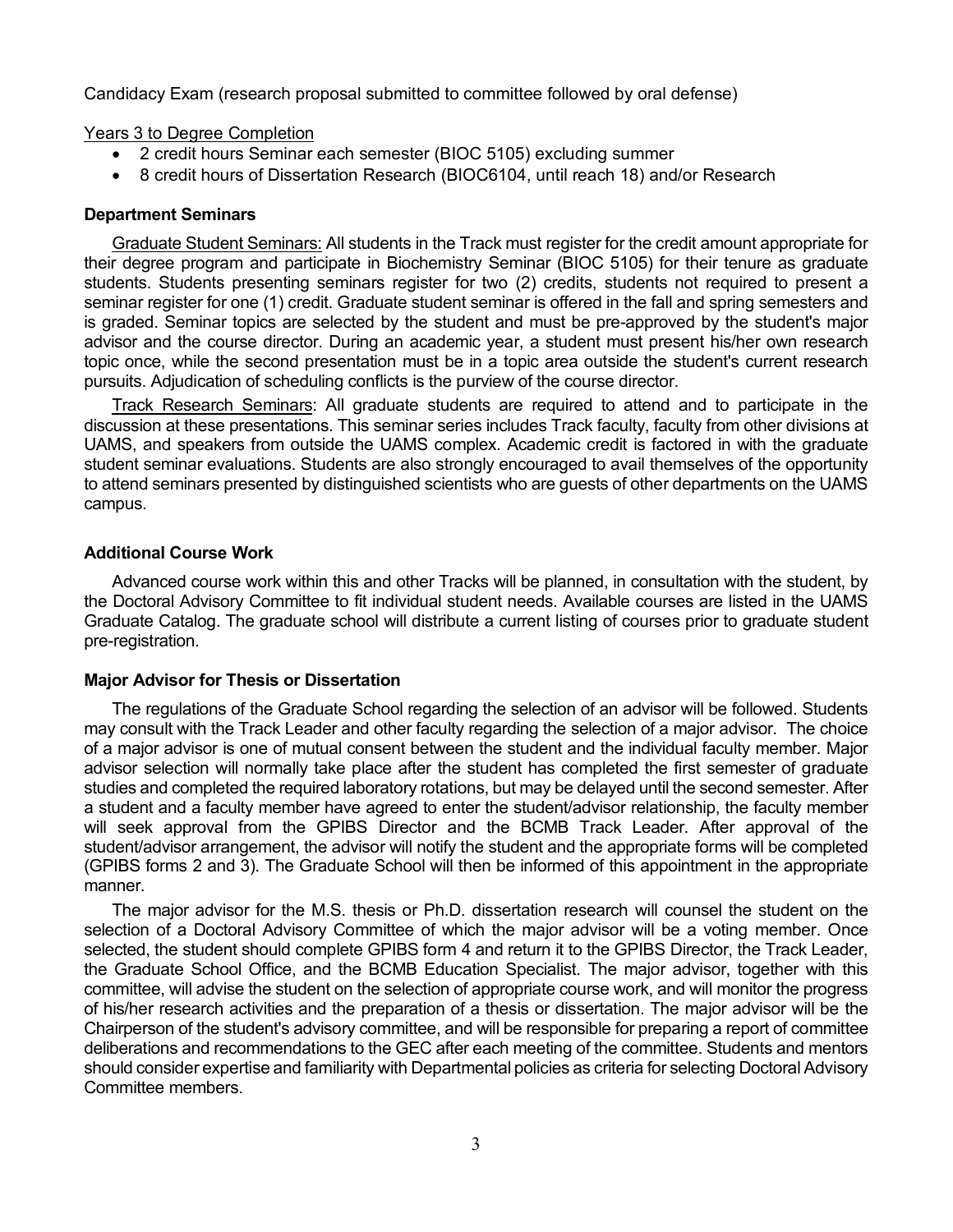# **The Candidacy Exam**

Passing the Candidacy Exam is one of the biggest moments in graduate school. Preparing to discuss and defend your ideas in a scholarly setting is key to success. While it is the responsibility of the student and their mentor to prepare for the exam, the GPIBS Director and BCMB Track leader are available to assist in this process, as are the BCMB Track Student Representatives.

Information related to the Candidacy Exam can be found in the GPIBS Policy Document. What follows is a summary of the details, timeline, and guidelines associated with planning your Candidacy Exam.

# Written Exam

• GPIBS PhD students entering their second year should begin formulating a central hypothesis, specific aims, and research objectives to lay the ground work for the NIH-style grant proposal they will write in Science Communication & Ethics III & IV.

• Consultation with your primary advisor is helpful at this stage. It is also a good idea to present your ideas for developing the grant proposal to your Doctoral Advisory Committee.

• Students are required to have at least one Doctoral Advisory Committee meeting before scheduling the Candidacy Exam. It may be wise to have an initial meeting in the Fall Semester of your second year to introduce the ideas and goals, then have a second meeting in the Spring to present a more refined version of the aims.

• Please note that you are not required to generate preliminary data for your proposal. There must be some basis for your hypothesis, either from data in the literature or results generated by your laboratory, but your main job is to develop as set of hypotheses and design experiments to test them. With that said, good data to support your ideas is always a plus!

• The grant prepared as part of Science Communication & Ethics III & IV can serve as the written portion of the Candidacy Exam.

• The grant (written exam) is typically sent to your Doctoral Advisory Committee sometime in the spring or summer of your second year. The Doctoral Advisory Committee has two weeks to decide if the grant is defensible. If the Doctoral Advisory Committee finds the grant to be inadequate, then they must return specific comments to the student and their mentor. The student has four weeks to revise the grant and resubmit it to the Doctoral Advisory Committee. Once the grant is deemed adequate, then the student should schedule the oral portion of the exam. Typically, this will be within 2-4 weeks of receiving comments from the Doctoral Advisory Committee.

# Oral Exam

• Exams should be held prior to the fall semester of the student's third year in the GPIBS program. Most exams are held between May and August near the end of the second year.

• The student should bring a copy of GPIBS form 7 (the Candidacy Exam form) to the exam. This form should be signed and a copy transmitted to the GPIBS Director, the Graduate School office (Dr. Latrina Prince), the BCMB Track Leader, and Kathy Carlson (the BCMB Education Specialist).

• The student's Mentor, Doctoral Advisory Committee, and Track Leader will be present at the exam.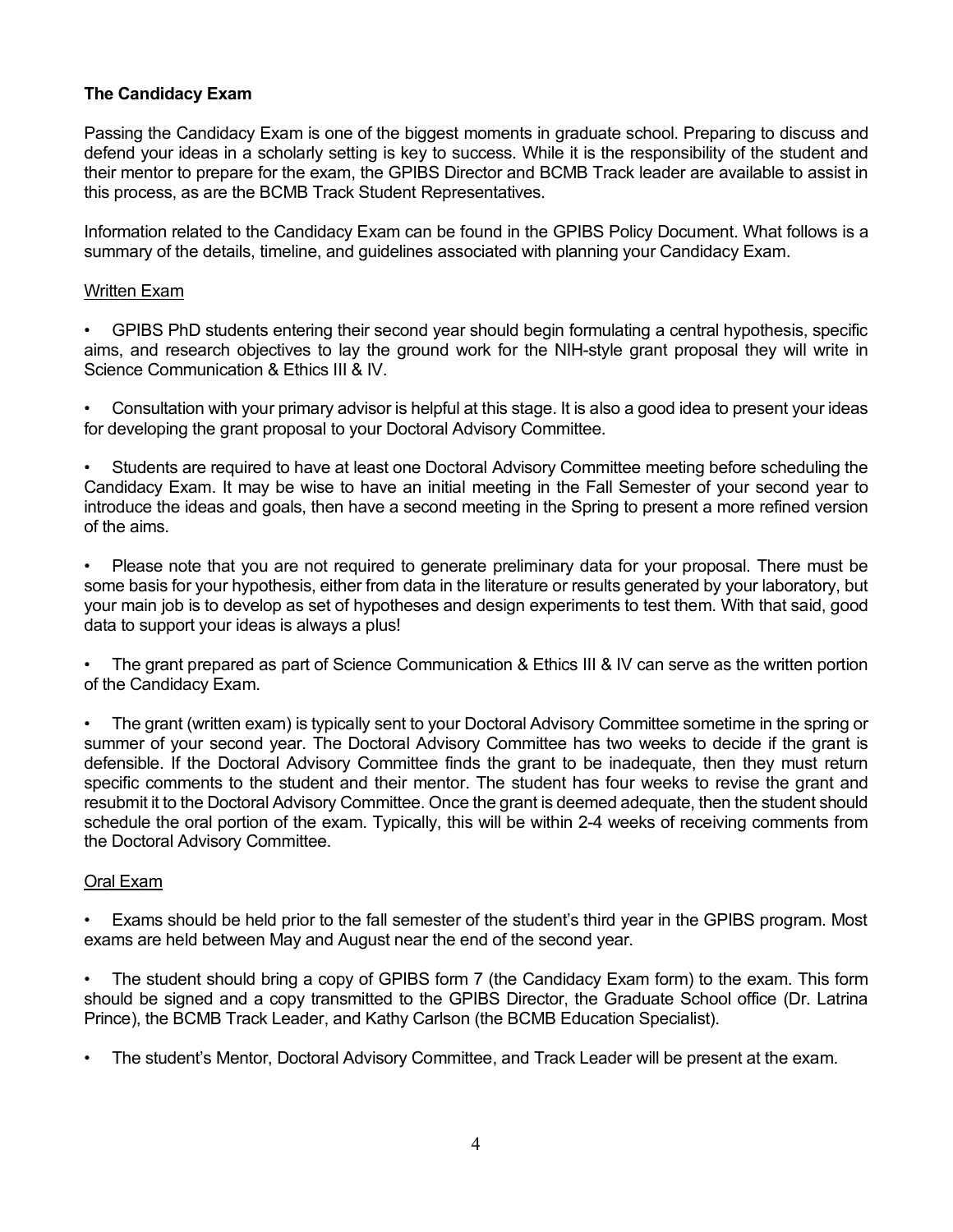• The Track Leader serves as the moderator for the Oral Exam, unless they are the student's mentor or an advisor on the student's committee. In such a case, the GPIBS Director or another member of the Doctoral Advisory Committee will serve as the moderator for the exam.

As noted in the GPIBS policy document, the Oral Exam will typically consist of a presentation of the proposal in the form of a short seminar. Members of the Doctoral Advisory Committee will ask the student questions related to the proposal, including questions related to the scientific premise, the methodology, and fundamental principles related to the science.

• Students should expect questions throughout the presentation, as well as once they have finished their talk. The total time for the completion of the Oral Exam varies but can extend well beyond one hour.

• The Candidacy Exam will be evaluated by the Doctoral Advisory Committee and will result in a grade of Pass or Fail. A passing grade requires 80% of the committee members to vote to pass.

• If the student fails to pass the Oral Exam, they will be given an opportunity to retake the exam within four weeks or at the discretion of the Doctoral Advisory Committee. Any student who fails to pass the Oral Exam after two attempts will be recommended for dismissal from the program.

# Preparing for the Oral Exam

As noted above, the student and their mentor should work together to prepare for the Candidacy Exam. The BCMB Track leader is also available to provide help and guidance. The BCMB Student Representatives can help facilitate mock exams to help students prepare for the Oral Exam. Students are strongly encouraged to have at least one mock exam before walking into the real thing.

### **Meetings of the Student's Doctoral Advisory Committee**

Graduate students will meet with their Doctoral Advisory Committee at least once a semester (Fall and Spring) as a prerequisite for registration for the subsequent semester. Either the student or the major advisor may initiate additional meetings. It is the major advisor's responsibility to ensure that a duly signed document attesting to a meeting is filed with the Track leader and the Graduate School each semester. The purpose of these meetings is to review a student's progress toward the degree, and to discuss future work. The student will prepare a written report of his/her research progress for these meetings and will distribute by e-mail a copy of this report to each member of the Doctoral Advisory Committee one week prior to the meeting. These written reports form the basis for advice by the committee as a means of evaluating his/her progress. Students will be examined orally on this report as well as any course work the student has completed, as it relates to research done that semester. The reports are stored in the student's departmental file, along with the committee's review form acknowledging the meeting.

The Doctoral Advisory Committee also guides students with regard to selecting courses and progressing toward fulfillment of other requirements of the Graduate School and the Track Program. The Doctoral Advisory Committee is responsible for monitoring the student's general biochemical knowledge, problem solving ability and preparation for the Ph.D. candidacy exam. After meeting with the student, the Doctoral Advisory Committee will discuss his/her progress and make suitable recommendations for the future. These recommendations will be summarized by the major advisor in the form of a Track Graduate Committee Report (GPIBS form 6). The student should send the signed and completed form to the Track leader, the GPIBS Director, the BCMB Education Specialist, and the Graduate School for inclusion in the student's file. A student's Doctoral Advisory Committee must ensure that the UAMS Graduate School's eighteen (18) credit hour dissertation requirement for Ph.D. students or the six (6) credit hour thesis requirement for the appropriate M.S. students is fulfilled.

# **Dissertation Preparation and Defense**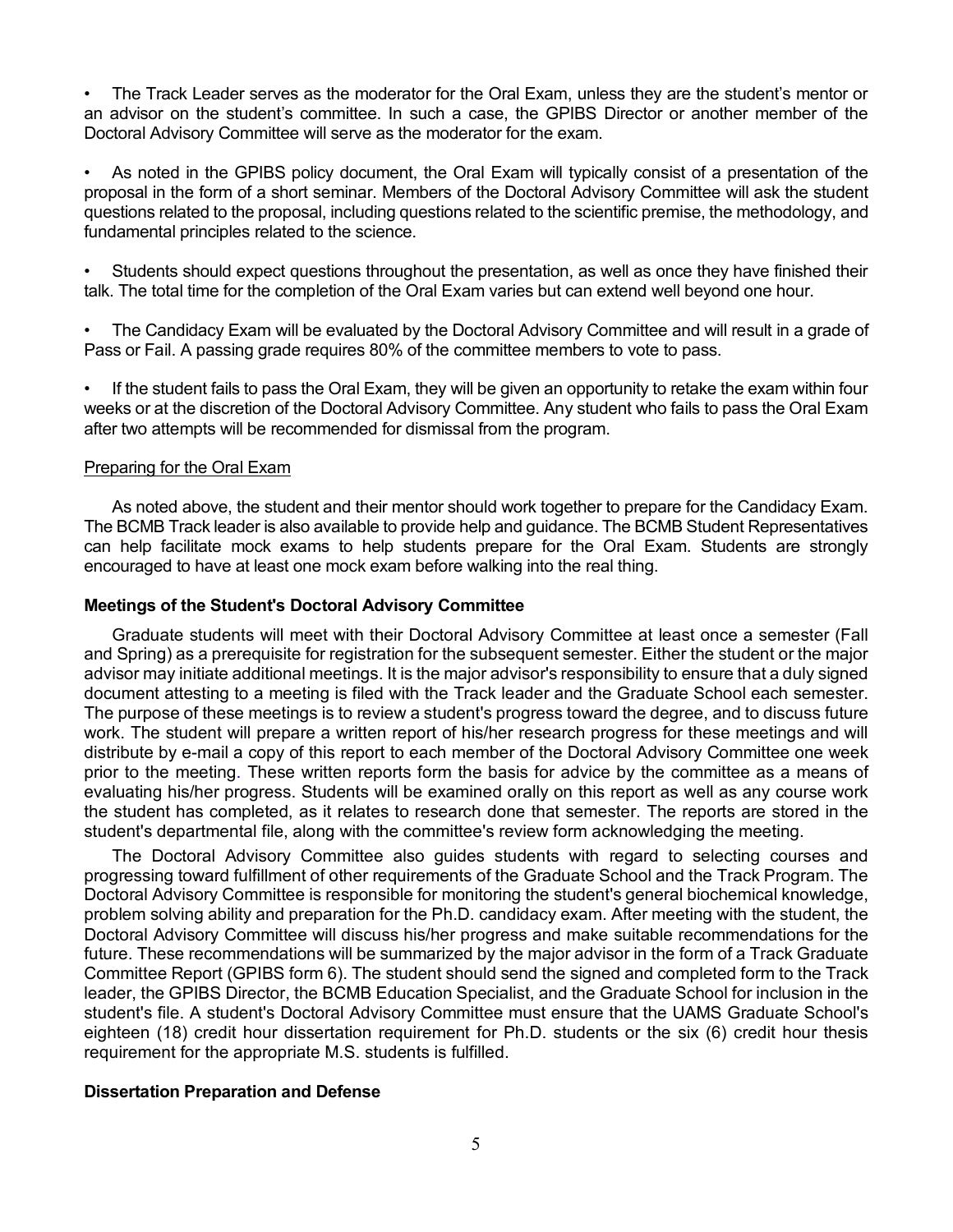The regulations of the UAMS Graduate School regarding the defense must be followed. In addition, the Track policy for arranging the dissertation defense begins with notification by the student of the intent to defend the dissertation. The following steps should be taken:

1. Three to 4 months prior to the target date for the dissertation defense, and with approval of the mentor, the student should orally present their planned dissertation defense to the Doctoral Advisory Committee members. This should include a written outline with sufficient detail for evaluation.

2. If the Doctoral Advisory Committee approves, then the student begins writing the dissertation. It is recognized that the student may have portions of the dissertation already written. If the Doctoral Advisory Committee does not approve, they will recommend what must be accomplished by the student prior to writing the dissertation.

3. Four (4) weeks prior to the targeted date for the dissertation defense, the student presents the final version of the dissertation, approved by the primary advisor, to the Doctoral Advisory Committee.

4. The Doctoral Advisory Committee members read the dissertation and either approve or disapprove of the dissertation within two weeks of receiving the document. Committee members may provide additional input regarding the dissertation to the student at the dissertation defense.

5. If the committee approves of the dissertation, then the student is given the 'go-ahead' to schedule and advertise the dissertation defense. If the Doctoral Advisory Committee does not approve of the dissertation, they will recommend what actions must be taken by the student prior to approval of the dissertation.

6. Following a public seminar, the Doctoral Advisory Committee will meet with the student to discuss the dissertation and presentation. The committee will then vote on the acceptability of the defense, and complete any required documents associated therewith. This documentation will be forwarded to the Graduate School, with copies to the Track Leader for inclusion in the student's file. The student will be notified of the results of these deliberations immediately following the meeting. Approval by the Doctoral Advisory Committee will require the concurrence of the committee with no more than one dissenting vote. The UAMS Graduate School requires approval by eighty percent (80%) of the committee membership for dissertations.

# **Promotion and Student Affairs**

# **Promotional procedures**

The GEC functions as the Track student promotions committee and monitors the progress of all Track graduate students in a general sense. Appropriate action can be taken by the GEC on the advice of the Doctoral Advisory Committee. Students in the Biochemistry and Molecular Biology Track Graduate Program must maintain a 2.85 overall grade point average (GPA). Failure to maintain this level of performance for two (2) consecutive semesters will result in dismissal from the program. A student may also be considered for dismissal if they fail to maintain adequate research progress as determined by their Permanent Advisory Committee. Academic dishonesty and other forms of unprofessional behavior may also result in dismissal, as outlined in the Graduate School handbook.

It is the responsibility of the student, together with their advisor and their Doctoral Advisory Committee, to monitor the progress toward the degree sought and to take corrective action before academic difficulties become insurmountable. Students having academic difficulties who have not yet formed a Doctoral Advisory Committee should seek the advice of the Track Leader.

# **Dismissal**

Please see the GPIBS policy document for details related to dismissal from the program.

# **Withdrawal**

Students seeking withdrawal from the Track Graduate Program must notify the Track Leader in writing, including an explanation of this action. Withdrawal from the UAMS Graduate School requires completion of an additional form by the student.